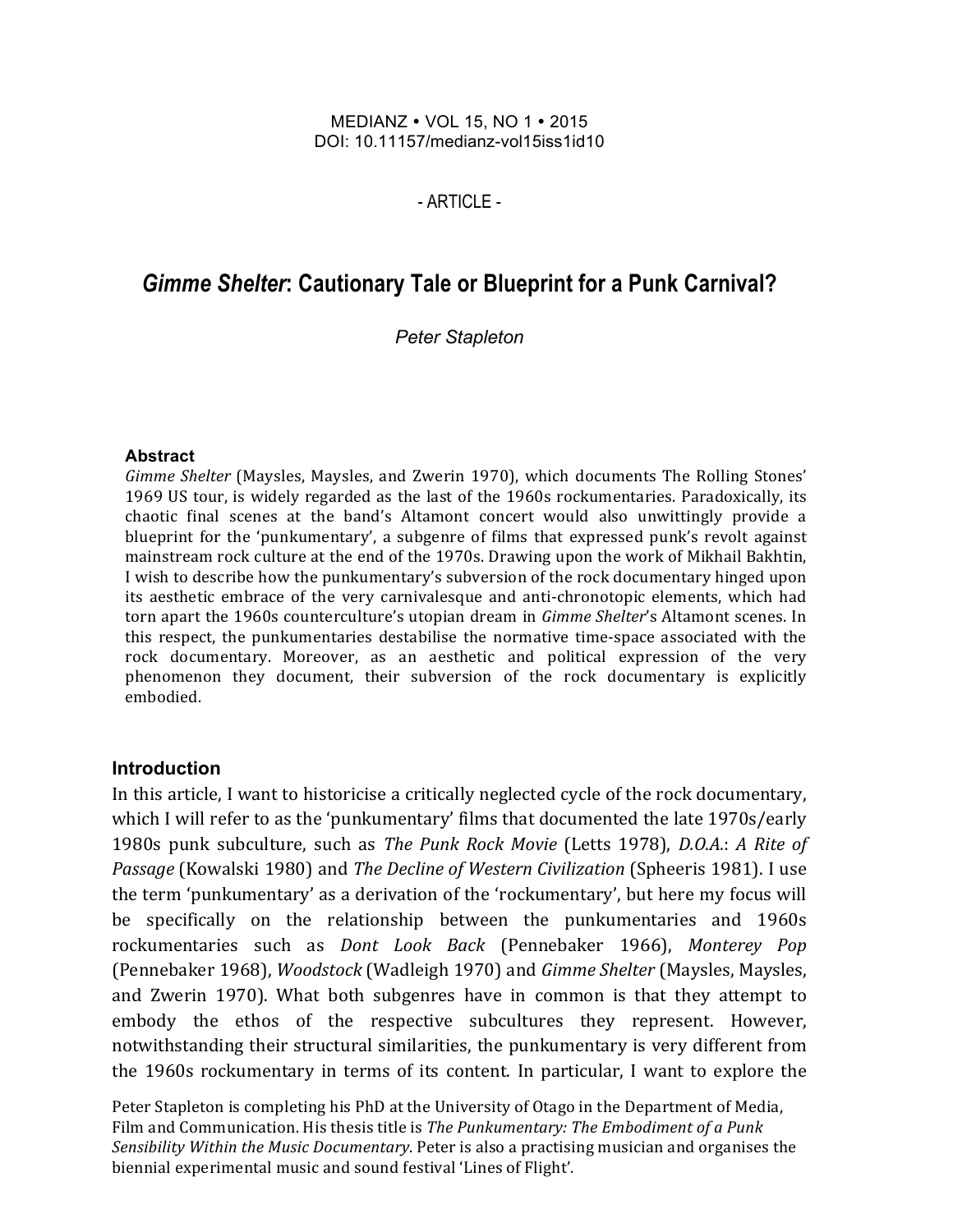connection between the punkumentaries and *Gimme Shelter*, which follows the 1969 American tour by British rock group The Rolling Stones and is widely regarded to have signalled the death knell of the 'classic' rockumentary. The film's documentation of the tour's final show at Altamont, in which an audience member was murdered by a member of the Hell's Angels motorcycle gang (which had been hired to provide 'security' for the event) would lead to a decade-long reaction characterised by more conservative and tightly-controlled rock documentaries during the 1970s, epitomised by the likes of *The Song Remains the Same* (Clifton and Massot 1976) and *The Last Waltz* (Scorsese 1978). Yet, paradoxically, the struggle for control between audience and performer in *Gimme Shelter's* Altamont scenes would also, unwittingly, provide a ready-made prototype for the documentation of punk's revolt against the mainstream rock industry and the rock documentary at the end of the 1970s.

Drawing upon Mikhail Bakhtin's concept of the chronotope and its sub-variant, the anti-chronotopic carnivalesque, I will describe how the punkumentary's subversion of the rock documentary hinged upon what appeared to be an aesthetic embrace of the very anti-chronotopic elements that had torn apart the 1960s counterculture's utopian dream in *Gimme Shelter's* Altamont scenes. For Bakhtin, the chronotope (literally 'timespace') expresses 'the intrinsic connectedness of temporal and spatial relationships that are artistically expressed in literature' (1981, 84). He used the concept in a comparison of literary genres, distinguishing their different generic articulations of time and space and the manner in which they were generative of cultural meaning. In this respect, the chronotope binds culture and representation. As Bakhtin suggests: 'out of the actual chronotopes of our world (which serve as the source of representation) emerge the reflected and created chronotopes of the world represented in the work (in the text)'  $(1981, 253)$ . In this article, I follow Michael Montgomery (1993) and Vivian Sobchack (1998) in transposing Bakhtin's model to the medium of cinema, described by both as uniquely expressive of time and space in its use of devices such as flashbacks, flash-forwards, freeze frames and slow motion.

Here, I want to employ the chronotope in a comparison of historical subgenres of the rock documentary, beginning with an analysis of what Sobchack calls their 'concrete and visible premises' (1998, 130). More specifically, the naturalised chronotopes of the rock documentary, forged within the idyllic/pastoral time-spaces of the 1960s rock festivals, represented in rockumentaries such as *Monterey Pop* and *Woodstock*, become inverted within the screen-world of the punkumentary. In this respect, the latter recalls the Altamont scenes of *Gimme Shelter*, invoking an alternate model of timespace explored by Bakhtin (1984): the anti-chronotopic 'carnivalesque'. In the carnivalesque, to quote Gary Saul Morson and Caryl Emerson, the wholeness and unity of established chronotopes disintegrates, 'value is divorced from any specific time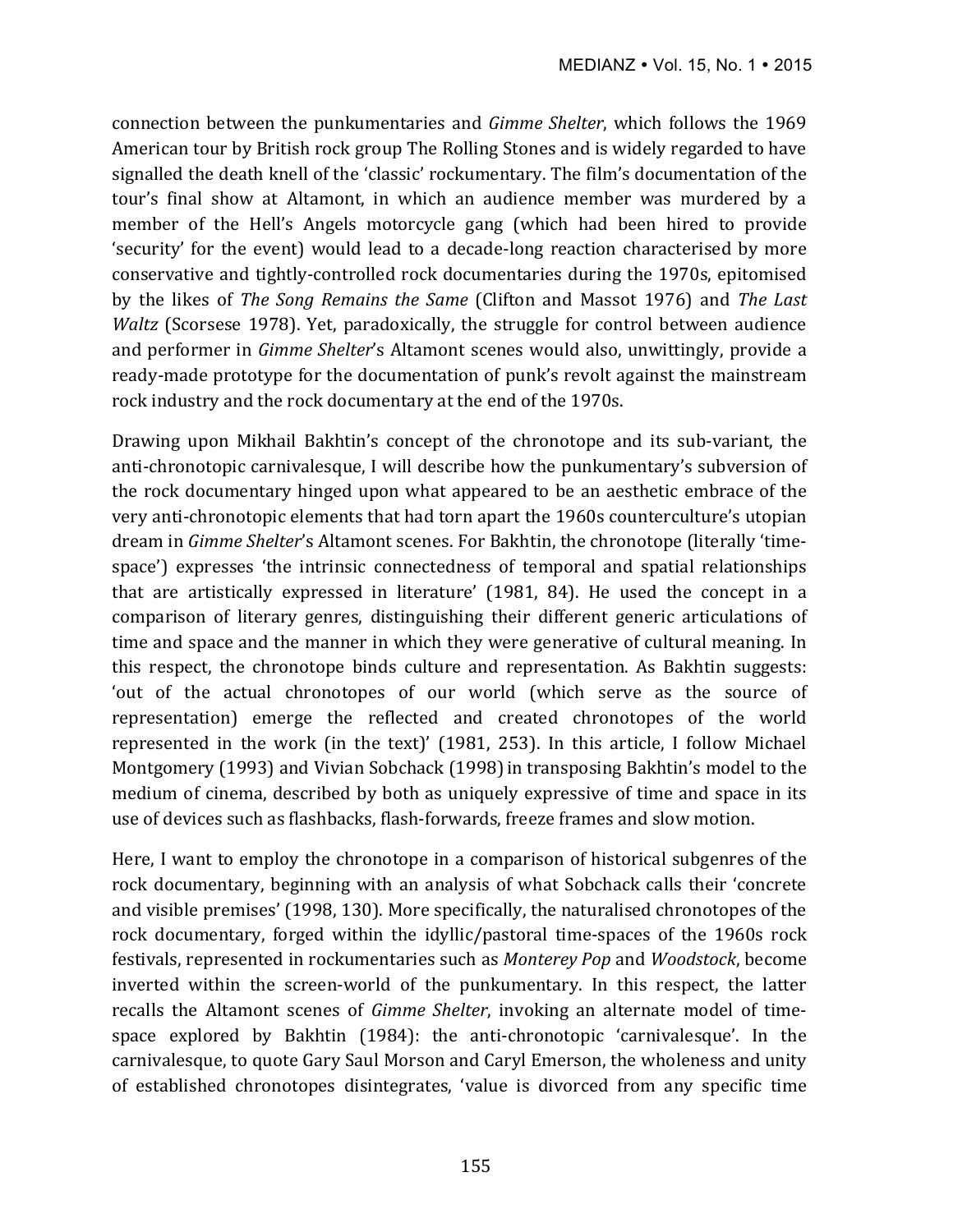frame, real history is not registered, and space becomes thoroughly fantastic' (1990, 440). In the spirit of the carnivalesque, the punkumentaries embrace an alternative dystopian version of the 1960s, in which the Vietnam War, Altamont, and the Manson Family murders take on a greater constitutive force than Woodstock and the so-called Summer of Love. By perversely drawing on the dark side of the previous decade, diminished and largely avoided in the earlier rockumentaries, the punkumentaries invert the pastoral idyll and, in doing so, subvert expectations of a normative rock documentary time-space.

At the same time, this fantastic expression of time and space stands in uneasy relationship with conventional documentary practice, particularly with observational modes such as direct cinema which, initially at least, espoused a philosophy of 'unmediated' observation.<sup>1</sup> While Stacy Thompson (2004) has discussed punk cinema (including *The Punk Rock Movie*) in terms of its interrelationship between economics and aesthetics, this essay aims to complement the work he has done on the punkumentary's textuality and material dimension. Similarly, in an article examining what he calls 'performative display' within the rockumentary, Keith Beattie proposes that, in contrast to direct cinema's scopic regime, the form of knowledge produced within the rockumentary is 'subjective, affective, visceral and sensuous' (2005, 23). I would suggest that punkumentaries such as *The Punk Rock Movie*, *D.O.A.* and *The Decline of Western Civilization* take the subjective modalities of experience to another level. They both represent (from the outside in) and enact (from the inside out) a punk ethos that is practiced on and through bodies. In that respect, as an aesthetic and political expression of the very phenomenon it documents, the punkumentary's subversion of the rock documentary is embodied through its invocation of the carnivalesque body, in which 'the confines between bodies and between the body and the world are overcome' (Bakhtin 1984, 317).

# *Gimme Shelter*

Although *Gimme Shelter's* concluding scenes devolve into anti-chronotopic chaos, the film is initially expressive of the idyllic time-space familiar from rockumentaries such as *Monterey Pop* (Pennebaker 1968), and *Woodstock* (Wadleigh 1970). For example, the earlier concerts on The Rolling Stones' American tour enact a spatially expansive, communal and above all celebratory time-space, onto which can be read the 1960s counterculture's utopian ideals for the future. The film also reproduces the festival rockumentaries' representation of the onscreen concert audience as the metonymic equivalent of the counterculture, equal at least to the musicians as social force, documentary subject, and visible spectacle. Through sound bridges and shot reverseshot structures, it enacts utopian relations between the performers and the film's two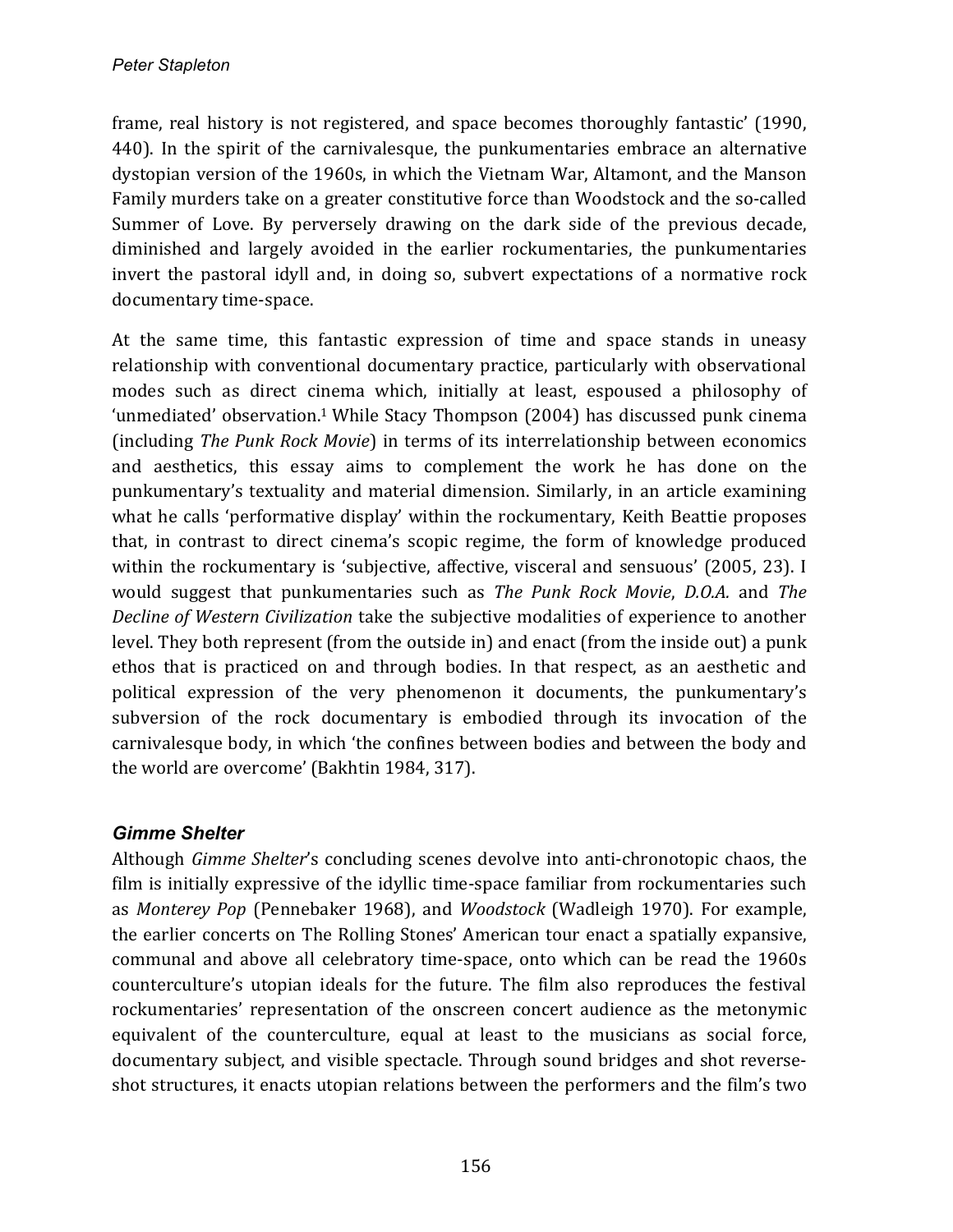audiences: at the concert and in the cinema. The film's concert scenes from earlier in the tour offer the cinematic spectator a fluid reciprocity of viewing positions, allowing him/her a simulated version of the live rock concert experienced both from the stage and the space of the audience. At the same time, while *Gimme Shelter* reproduces the focus on the audience as counterculture inaugurated by the festival rockumentaries, it also restores the fixation on the individual rock star that had been a feature of the earlier rockumentary *Dont Look Back's* treatment of Bob Dylan. It does so by offering the cinematic spectator a privileged behind-the-scenes intimacy with Rolling Stones' lead vocalist Mick Jagger watching playbacks of the film's documentary footage in the filmmakers' editing booth.

As the Rolling Stones' tour progresses, *Gimme Shelter's* fascination with Jagger's persona begins to displace its concern with broader countercultural unity. The intensification of mediated intimacy between Jagger and the cinematic audience is paralleled by a growing frustration on the part of concert audiences represented within the film, who, increasingly attempt to breach the boundaries of the stage. The idyllic time-space of the 1960s rockumentary comes under threat and in the film's Altamont scenes it finally becomes inverted. Despite Jagger's evocation of Woodstock when promoting the free concert in media interviews and his suggestion that the event is really just an excuse for people to 'get together and, like, talk to each other and sleep with each other and ball each other', the overriding sense becomes one of being in the wrong place at the wrong time. In so far as the earlier rockumentaries were located in serene, apparently natural surroundings, the Altamont site is normally a speedway, with car noise and petrol fumes the antithesis of the pastoral idyll.

From the cinematic spectator's first glimpse of the festival site, as The Rolling Stones and their entourage arrive by helicopter, the space is chaotic and overcrowded. The moment Jagger steps out of the helicopter, an unknown assailant punches him in the face. The under-motivated nature of this random act seems to tap into the cumulative tension that has been building between the singer and concert audiences throughout the tour, while also serving as an omen of greater violence to come. Earlier in the afternoon, during a performance by support band The Jefferson Airplane, the normal spatial architectonics of the 1960s rock concert have already so degenerated, with the Hell's Angels attacking fans who attempted to climb on to the stage and even knocking out Jefferson Airplane vocalist Marty Balin when he tries to intervene, that the event is barely able to continue. From this point on it is the audience rather than the band that is the main focus of the film's attention. When the filmmakers venture into the audience prior to the show, there hardly seems space to breathe amongst the freakouts and violent attacks on audience members by the Hell's Angels. Indeed, the film's close-up handheld camera footage of events within the audience, in which the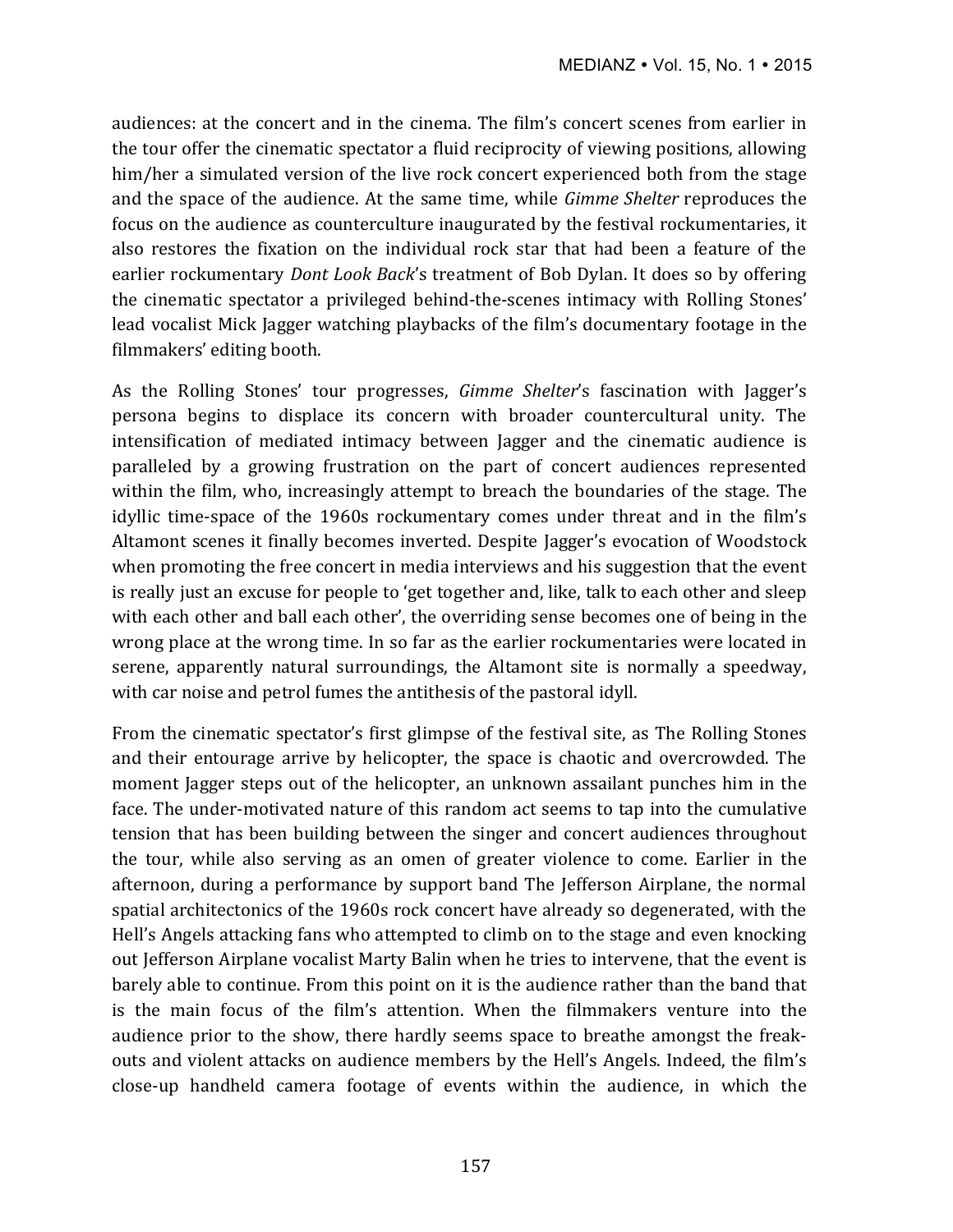instability of the handheld camera translates into a shaking of the cinematic frame, expressing the exposure of the cameraperson (and by proxy the cinematic spectator) to a physically threatening situation.

As a result, there is a feeling, even before The Stones take the stage, that the filmmakers (and the film's spectator) have already distanced themselves from the concert audience. Despite Jagger's evocation of Woodstock as a template for Altamont when promoting the upcoming concert in media interviews, the aura of countercultural community and solidarity has disappeared. Tightly framed shots of the audience in front of the stage emphasise the increasingly constricted nature of the space. In addition, the frightened but resigned expressions on the faces of many within the audience suggest that there is no outside. As both space and time contract, the only focus is on events in the immediate present, recalling Bakhtin's description of the carnivalesque: 'While carnival lasts there is no other life outside it. During carnival time life is subject only to its own laws' (1984, 7). Furthermore, the frequency of the interruptions and the disturbing randomness of the violent outbreaks work against the normal rhythms of the rock documentary. At the same time, the cutaways to Jagger watching playbacks of footage from the concert in the filmmakers' editing booth only reinforce the constricted temporality of audience members who don't enjoy the benefit of this reflexive distance. By contrast, both Jagger and the cinematic spectator already know the outcome. Initially at least, the cutaways also provide the spectator with a viewing position identified with that of The Rolling Stones' singer at a safe distance from events on the ground and from a concert audience increasingly represented as alien and Other.

Most striking is the incoherence of affect among members of the Altamont audience, which cuts against any sense of a shared countercultural ethos. While the Stones are playing 'Sympathy for the Devil', many in the audience seem more concerned with what is happening immediately around them. There is a shot of a woman laughing while another cries sullenly by her side. Another shows a man grooving happily along to the music while someone beside him frowns and shakes his head as if in disgust. A naked woman with a crazed expression on her face stumbles blindly through the crowd and tries to climb over other people in a vain attempt to reach the stage. Indeed, *Gimme Shelter's* montages of audience faces most resemble a Bosch painting, a descent into hell, but here each audience member is isolated within his/her own private hell. The relationship between people is the antithesis of community. Lorded over by the brooding and menacing presence of the Hell's Angels, all they have in common is the space into which they have been thrown and a shared fascination with Jagger that pits them against one another in their clamour for the stage. Gone is the easy reciprocity of viewing positions exhibited in the film's earlier scenes. Instead, the camera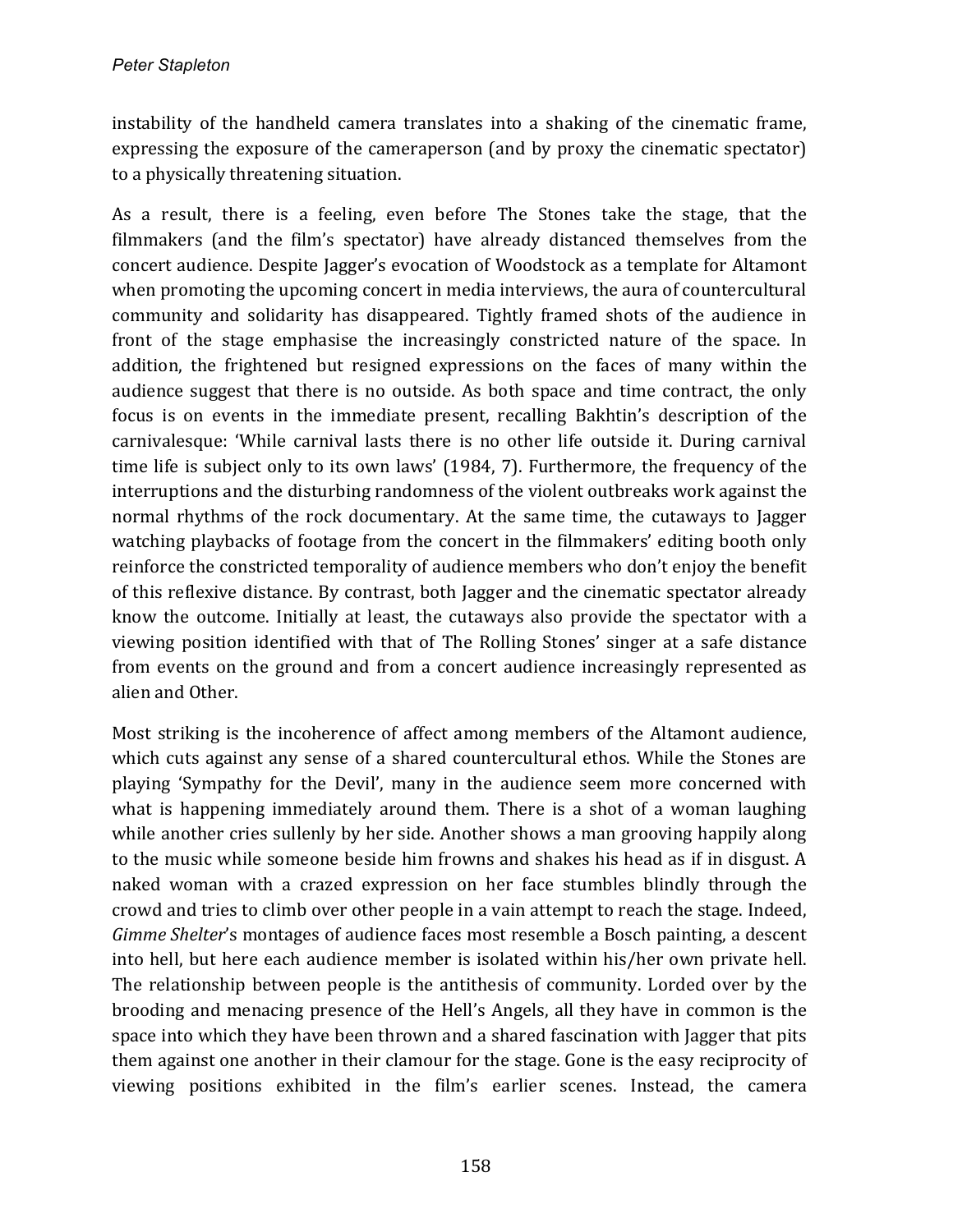increasingly hides behind the band. On a stage overrun by Hell's Angels and other audience members, The Rolling Stones become increasingly hard to distinguish. With darkness closing in, the onscreen contraction of time and space accelerates. Increasingly, the main focus of the camera is on a small section of the audience directly in front of the stage, in which uncontrollable violent, racial, and libidinal forces are unleashed. 

Up till then Jagger has been portrayed, not only as a performer, but also as The Rolling Stones' de facto image director, as well as co-creator of the film itself in the 'editing booth' scenes. However, *Gimme Shelter* ultimately undermines any construction of a safe outside from which to control its images. Jagger's fall from grace is expressed most powerfully in the film's first cutaway to the filmmakers' editing booth soon after the beginning of the Altamont performance of 'Sympathy for the Devil'. After barely thirty seconds, fighting breaks out between the Hell's Angels and the audience as Jagger implores the crowd: 'Brothers and sisters, brothers and sisters, come on now that means everybody just cool out'. However, his voice sounds increasingly unsure and as he repeats his plea it becomes clear he no longer has the power to stop the mayhem. The Stones resume their performance but the camera's attention is more focused on events offstage. Although Jagger jokes nervously with the audience, his speech and lyrics are rendered ineffectual. His loss of power is reaffirmed in a subsequent scene, when, following the murder of Meredith Hunter by a member of the Hell's Angels, the film cuts once again to the editing booth. He has just threatened to stop the show, but then states that the band will continue if people sit down. At that moment, Jagger's offscreen voice can be heard saying, 'Can you roll back on that David?' The film then cuts to the editing booth where the scene is reframed on the monitor and rewound as Albert Maysles points out both the gun in Hunter's hand, and the knife as it is plunged into his back. The moment is captured in a freeze frame, but Jagger is no longer in control of the process.

The Stones' departure by helicopter, crowded to capacity while others are shunted aside, anticipates the televised evacuation of the US embassy in Saigon, Vietnam in 1975. Since the camera crew (and the cinematic audience by proxy) arrived by helicopter with the band, the expectation is that 'we' will join them in departing, but instead the doors close on the camera and the helicopter pulls away. The outsideness of the cinematic audience relative to the event is thus revoked, as we are left abandoned in a misty, dark, litter-strewn field in which drug-addled figures stumble about like zombies. The sequence is followed by another cut back to the editing booth. As Jagger gets up to leave, the film freezes on a close-up of his face. At that moment he is objectified as a static image no longer constructed for his own consumption. Up until then the singer had been portrayed as a mercurial creature of change, adopting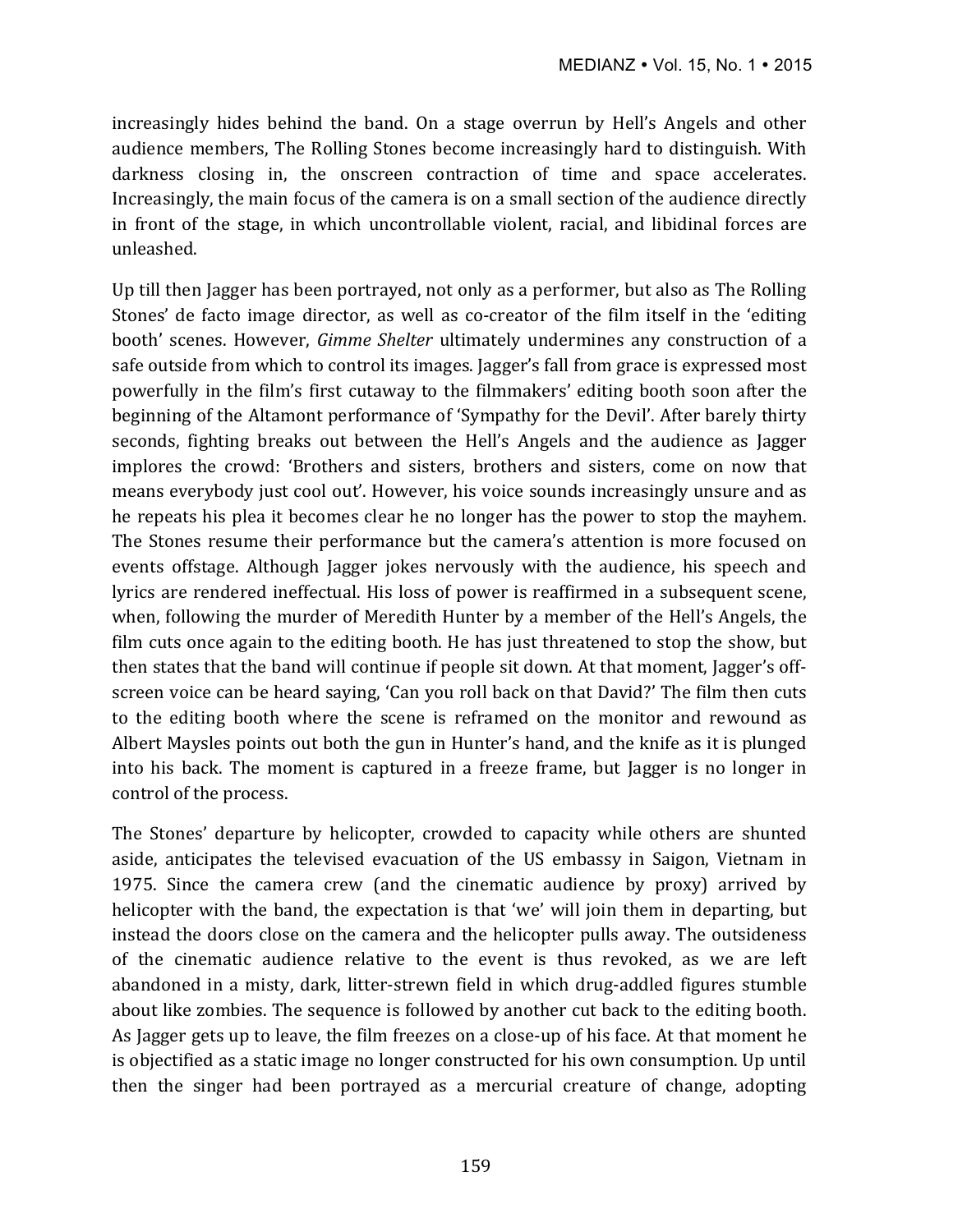different personae to suit the song being performed, but the fixity of his image seems to cancel his powers of self-transformation. He appears incapable of motion, subjected to the scrutinizing movement of the film through an extreme close-up on his face as it undergoes a protracted cross-dissolve over shots of the concert audience as it trudges wearily away from the Altamont venue the following morning. Jagger's now-spectral image presides over the fragmented diaspora, but he cannot distance himself from the events of the previous night. While he had attempted to control this world from outside, he cannot remain so safely removed.

# **The Punkumentary**

Although spelling the end of the 1960s rockumentary, the Altamont scenes of *Gimme Shelter* would, unwittingly, provide the prototype for films such as *The Punk Rock Movie, D.O.A.: A Rite of Passage and The Decline of Western Civilization. These films not* only document, but also express punk's revolt against 1960s/1970s rock culture. In fact, it is because of their embodiment of what might be called a punk ethos that I term them 'punkumentaries'. Through what appears to be an aesthetic embrace of the very carnivalesque and anti-chronotopic elements that marked the end of the 1960s counterculture's utopian dream in *Gimme Shelter*, they subvert and invert what had become the generic expectations of the rockumentary subgenre. In sharp contrast to the idyllic/pastoral time-spaces of 1960s rockumentaries such as *Monterey Pop* and *Woodstock*, reproduced in mainstream 1970s rock documentaries such as *The Song Remains* the *Same*, the punkumentaries are grounded in cramped, overcrowded and claustrophobic urban punk clubs, such as the Roxy in London or the Masque in Los Angeles. Where scenes in the festival rockumentaries depict the warm glow of the afternoon sun shining down on smiling concertgoers, the clubs' interiors are dark and shadowy, the subjects pale as if drained of blood. Close-up shots focus on grimy walls covered in punk graffiti, both an expression of punk's materiality and a means by which the locations are marked and therefore 'converted' into premises for the show. Moreover, not only space, but also time, contracts. Above all, these are temporary places, only momentarily animated by what occurs inside.

This fleeting spatio-temporality is literally embodied in a scene from *The Decline of Western Civilization*, which documents a live performance by the Los Angeles punk group X. Following the off-screen sound of a count-in and the first bars of the song's repetitive riff, the film cuts abruptly to a close-up focus on the Club 88 audience. The spatial demarcation between the stage and the space of the audience, so carefully inscribed in other subgenres of the rock documentary, has been erased. The collapsing of boundaries extends to the cinematic spectator who is trapped along with the concert audience in a space from which there is no outside. The audience members are little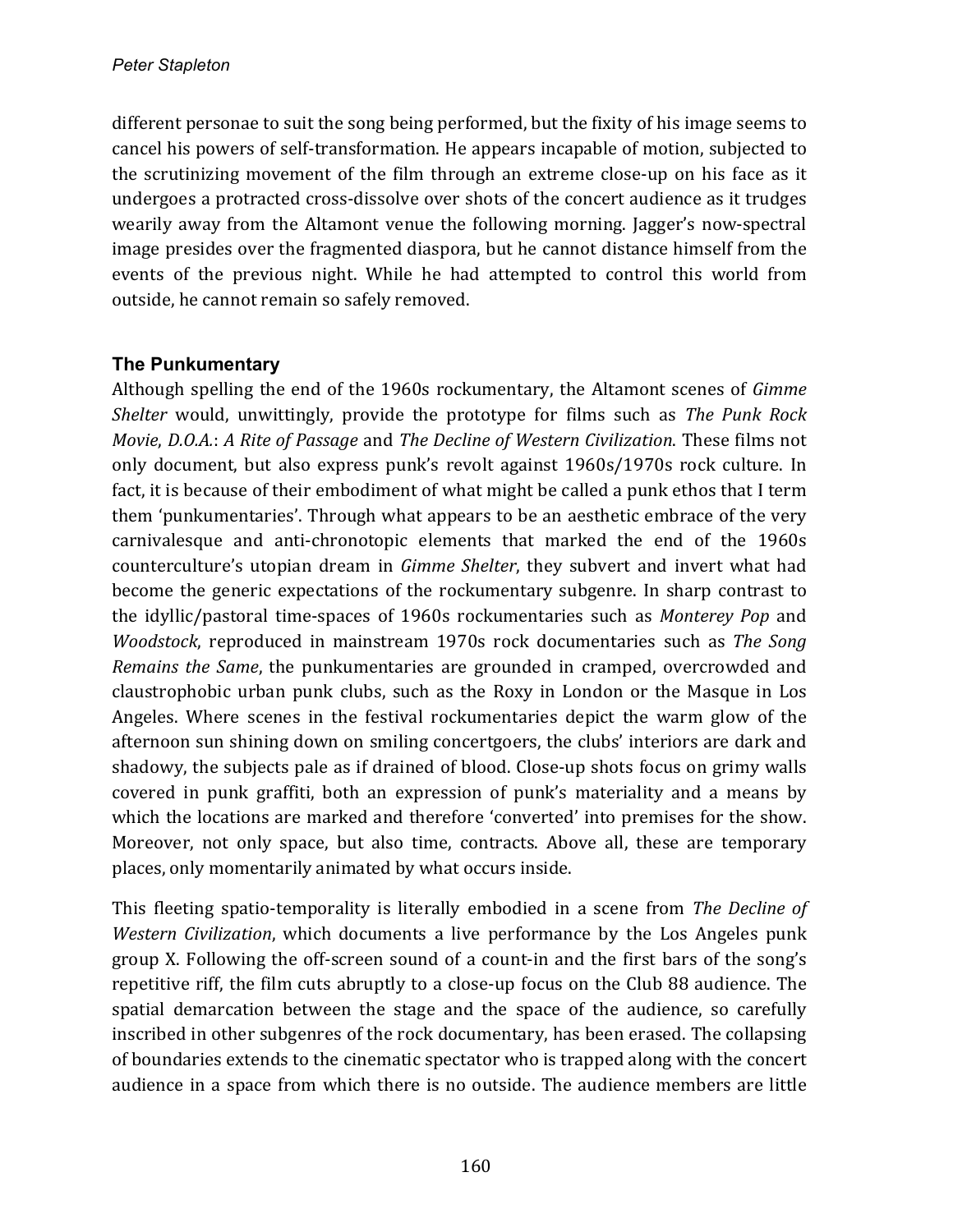more than a blur of fragmented, disconnected faces and bodies. Close-up shots and tight framing ensure that the audience members are a single writhing mass of body parts, rather than individuals, invoking the depersonalised nature of the grotesque body, which, according to Bakhtin, 'outgrows its own self, transgressing its own body' (1984, 317).<sup>2</sup> This depersonalisation is reinforced audio-visually by the machine-like repetition of the song's insistently grinding riff. Moreover, the sudden movements of the handheld camera, which translate into a shaking cinematic frame, not only evoke the 'nausea' of the lyric, but also convey the imperilment of the spectator within this carnivalesque time-space.

I would like to suggest that what is happening in this scene involves more than representation. Rather, mediation seems to cross the barrier of the screen and generate a bodily response in the cinematic spectator, who is given no choice but to inhabit a chaotic punk time-space. In this respect, the punkumentaries' subversion of the rock documentary takes on an explicitly embodied expression. In so far as the structure of the film experience brings the spectator close, while also keeping them at a distance, punkumentaries such as *The Decline of Western Civilization* play on that distance, but also undermine it. At the same time, scenes such as X's 'Nausea' foreground the embodiment of film itself. They emphasise the point that Vivian Sobchack makes when she refers to 'the embodied nature of vision, the body's radical contribution to the constitution of the film experience' (1995, 25). The cinematic spectator is caught in a dialogue between the transcendence of film (seeing through a character's eyes, sharing their subjectivity) and the immanence of the body (the body as object). As such, the punkumentaries both represent (from the outside in) and enact (from the inside out) a punk ethos that is practiced on and through bodies.

The immanence of the body is also conjured in the abruptness of the editing, the disruption of the 'normal' rhythms of the rock documentary again recalling the Altamont scenes of *Gimme Shelter*. The Punk Rock Movie, for example, cuts unexpectedly from its opening titles to the middle of an overcrowded room, in which the Sex Pistols are preparing to play 'God Save the Queen.' Immediately following the conclusion of the song, there is an equally abrupt cut to a credit sequence, disturbing any sense of smooth continuity. The abruptness of the editing is mirrored in the sonic structures of the music, which combine to give the impression that space is collapsing inwards. The songs are short, sharp, and fragmentary. They disrupt through abrupt beginnings and their refusal of familiar pop hooks and satisfying choruses. Recorded via relatively lo-fi recording equipment in both *The Punk Rock Movie* and *D.O.A.*, the level of the volume translates as borderline distortion, matching the visual distortion of the films' pixelated screens. In *The Decline of Western Civilization* the music tends to have a careening quality, a sense of everything being out of control in correlation with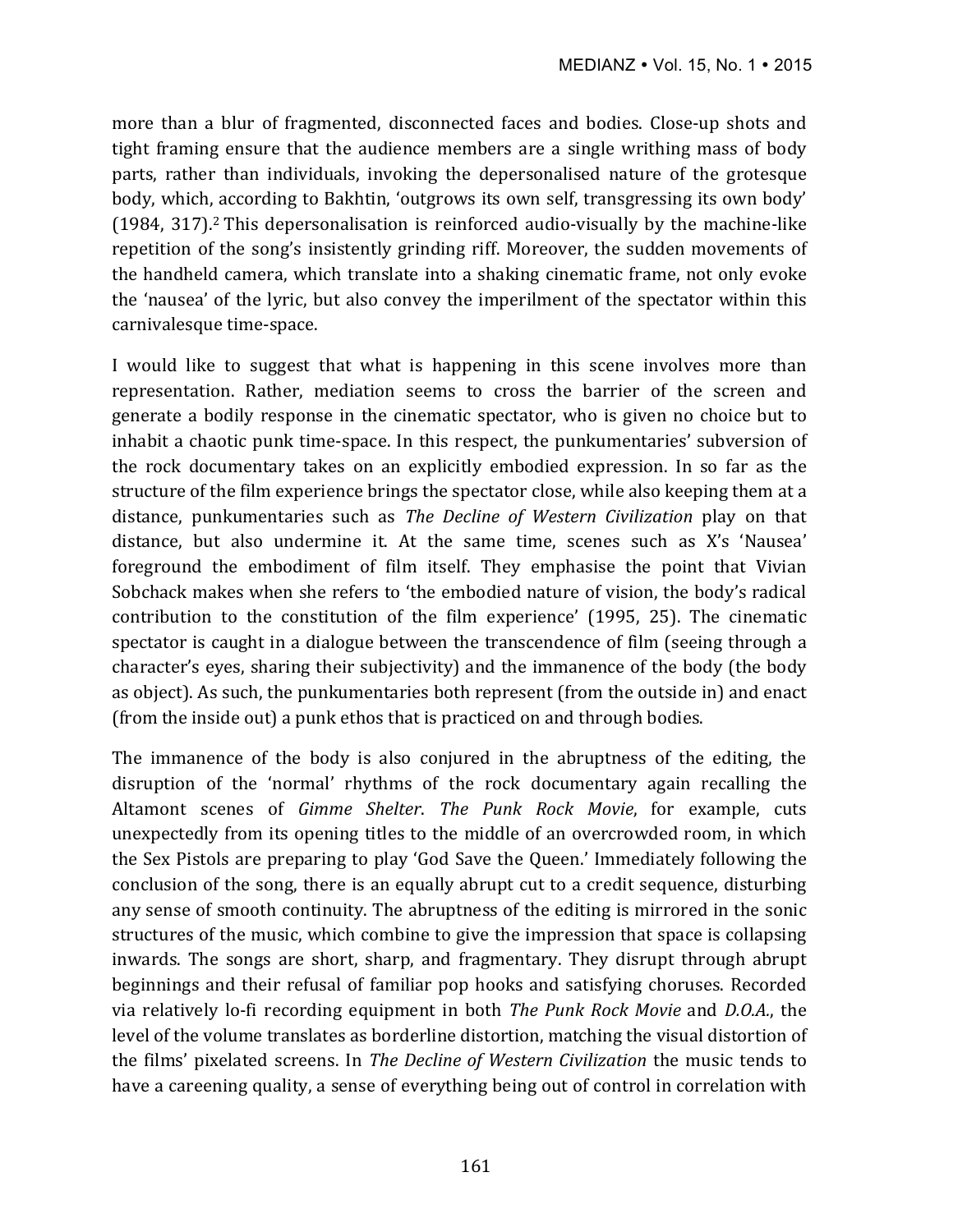the chaotic spatio-temporality of the live punk show. Furthermore, the edginess and heightened immediacy bring to mind the consciousness-altering effects of speed, the main drug of choice in punk scenes, which stimulates the embodied experience of the moment. 

Punk's mode of embodiment is also seen in the performance of boredom, or what Dick Hebdige describes as 'blankness' (1979, 28), made tangible by a lack of emotion in the voice and an absence of bodily expressiveness. In the punkumentary, boredom is part of an onscreen incoherence of affect that finds precedent in *Gimme Shelter's* Altamont scenes. Yet, where in *Gimme Shelter* boredom is portrayed more as a stunned response in the face of unsettling forces, here it is embraced. In addition, to quote Lars Svenson, 'boredom always contains a critical element, because it expresses the idea that either a given situation or existence as a whole is deeply unsatisfying'  $(2005, 22)$ . In that respect, where Lawrence Grossberg suggests that 'the most devastating rejection of a particular rock and roll text is to say that it is 'boring'' (1984, 233), the punk performance of boredom challenges everything that rock culture holds true. Connecting the punk time-space to affect also foregrounds one of the principle forms of identification between audience and performer. Additionally, it not only highlights punk's subversion of the codes of rock culture, but also the divergent ways in which they are documented. For example, boredom was just as likely to have been part of the lived experience of audiences at 1960s rock festivals such as Monterey or Woodstock, but in the rockumentaries it is depicted as meditation or contemplation. By contrast, in the punkumentaries it is a recurring anti-chonotopic motif locating punk within the 'vacancy' of a meaningless and endlessly repetitive present.

Punk's vacancy is also expressed in the pogo dance. Far from being an uninhibited expression of pleasure or desire, the pogo is a constricted parody of dance. Footage from *The Punk Rock Movie* and *D.O.A.* shows blank-faced, expressionless dancers bouncing up and down on the spot, arms held rigidly by their sides, with literally no room to move. In the context of American hardcore, the pogo mutates into the free-forall slam dance, in which any semblance of a dance is replaced by a ritual of mock (and at times actual) violence. Both the pogo and the slam dance invert the recurring chronotopic motif of the rock documentary whereby shots of individual 'fans' dancing freely purport to show the affective investment of the audience in the documented live music. Both forms subvert the traditional idea of dance as the symbolic coming together of two people in a courtship ritual. As parodies of traditional dance, they also embody punk's perverse ambivalence about sex, by extension enacting punk's rejection of core dominant culture institutions such as marriage and the family, with the implication that in a world that has no future the rituals of courtship have become redundant.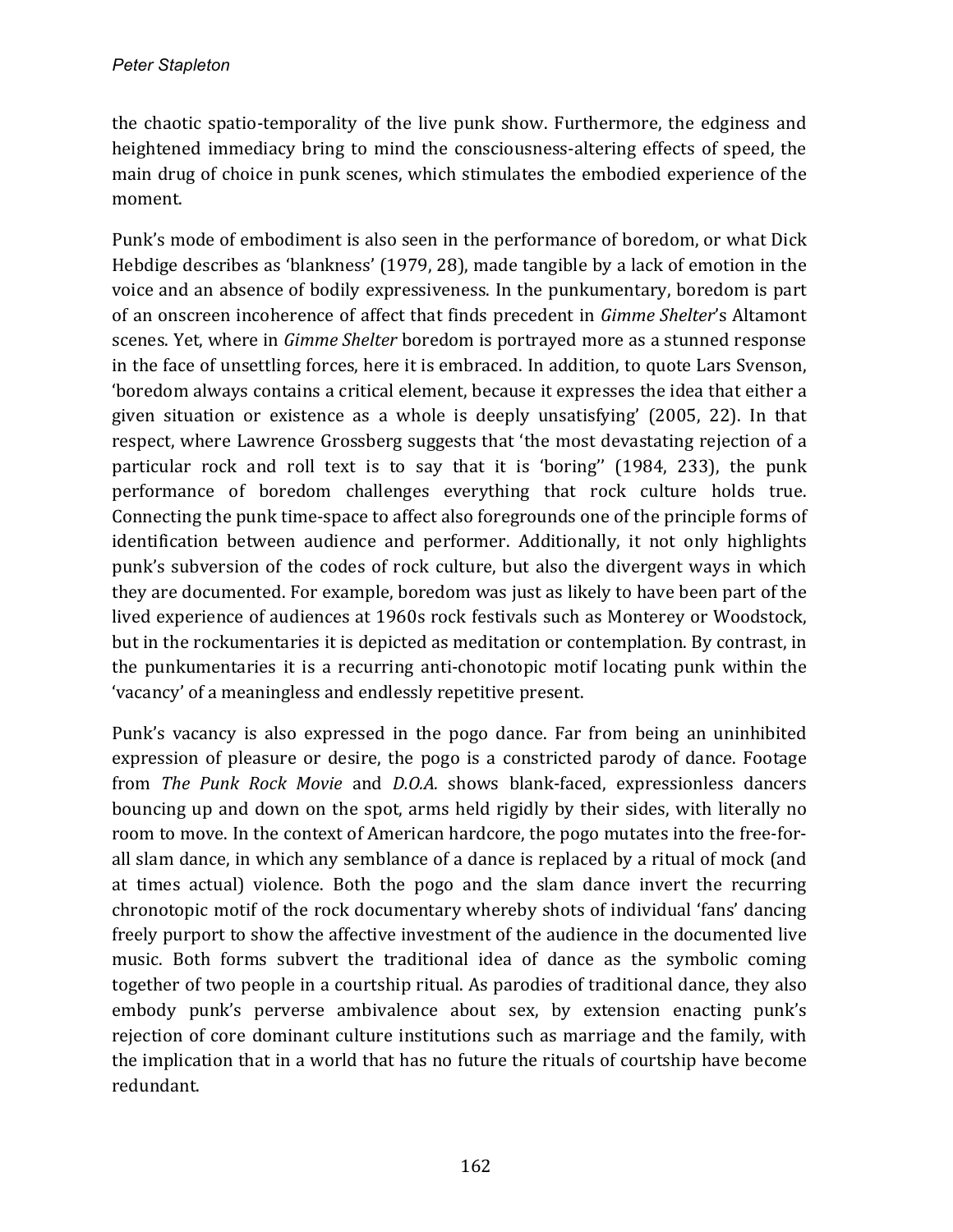Another example of the punkumentary's expression of an ethos practiced on and through bodies is a scene from *The Punk Rock Movie*, in which two audience members shoot up in a toilet at the Roxy. The door is left wide open and a medium close-up shot reveals two people, a man and a woman, inside. The woman produces a plastic bag containing a white powder and the man fills a syringe before injecting. The ritual appears to be performed *for* the camera, which moves in to an extreme close-up. The toilet cubicle has barely enough room for two people, but the closeness of the filming means that the cinematic spectator is also confined within the stifling space. As onscreen space contracts, so too does time. Filmed in extreme close-up, the body is depersonalised, reduced to pierced and mutilated parts. The scene inverts one of the chronotopic motifs of festival rockumentaries such as *Monterey Pop* and *Woodstock*, in which drugs such as LSD and marijuana are portrayed as consciousness expanding and as affirming a utopian countercultural solidarity and community. Here, by contrast, the ritual of shooting up is portrayed as privative and anti-social. In terms of a punk time and space, it signifies a desire to get 'out of it', not to belong here or for that matter anywhere. The scene also parodies the rock documentary trope of the backstage, as a place where, in Jonathan Romney's words, the viewer might see the artist revealing 'his or her true self' (1995, 83). Where *Dont Look Back*, for example, allows the cinematic spectator privileged behind the scenes access to Bob Dylan, here the cinematic spectator is permitted entry but then, rather than the rock star, is forced to watch two junkies injecting themselves.

The ambivalence of the afore-mentioned scene serves as a reminder that punk was always ambivalent about itself. For example, to call oneself a 'punk' implies willingly adopting a term that connotes sexual degradation.<sup>3</sup> Whereas Mick Jagger employs the inclusive language of the 1960s counterculture in addressing the Altamont audience ('brothers and sisters, brothers and sisters, why are we fighting'), the language of punk is profane. Rather than the irony of a counterculture that breeds its own antithesis, the overriding atmosphere within the punkumentary is one of mockery and self-parody. From the opening scene of *The Punk Rock Movie*, in which an audience member abuses The Sex Pistols' vocalist Johnny Rotten<sup>4</sup> with 'you fuckin' wanker', to which he replies, sarcastically, 'fuckin' old hippies all over again'. Paradoxically, words and expressions that would otherwise be considered hostile become terms of endearment and solidarity. In this way, the language of punk recalls Bakhtin's description of the medieval 'culture of folk humour' in which 'abusive words are used affectionately, and mutual mockery is permitted'  $(1984, 16)$ . The exchange of abuse is at its most extreme in the final scene of *The Decline of Western Civilization*, three years on from the beginnings of British first-wave punk and documenting an environment in which the threshold to shock is now much higher. The scene features a live performance by the Los Angeles hardcore band Fear. It begins with a prolonged exchange of verbal abuse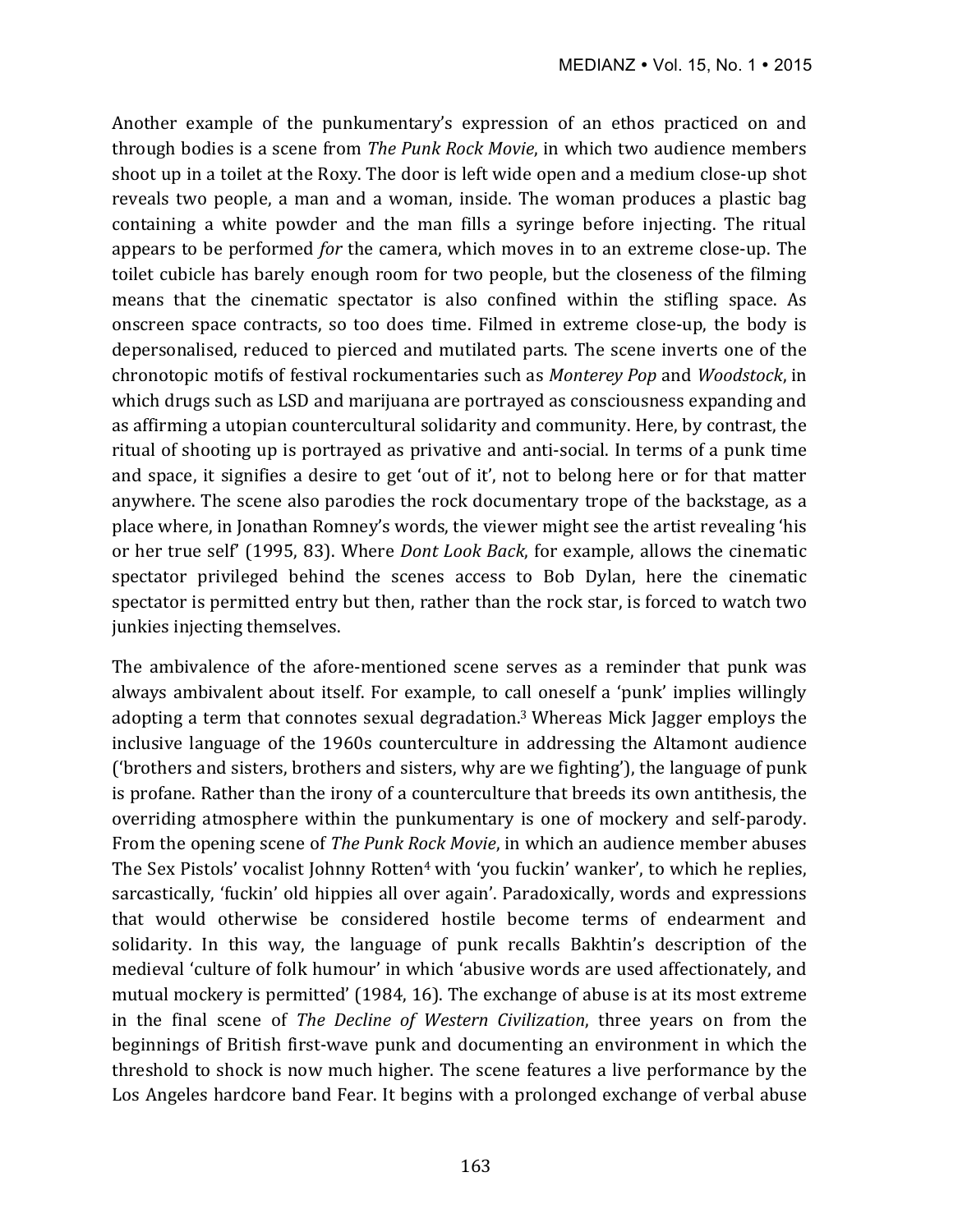between the audience and onstage performers, which culminates in an all-in brawl, with bodies strewn across the stage. Eventually the band launches into 'I Don't Care About You' with the hook-line [shouted]: 'I don't care about you. Fuck you' as onscreen space descends into chaos and anarchy. Once again, punk's confrontation is enacted cinematically, the spectator forced to become a participant as the sudden jolts to the handheld camera in the middle of the dancing/fighting audience convey a sense of being jostled and assaulted in the chaotic and overcrowded space.

As the previously sacrosanct spatial boundaries of the rock documentary are broken down, established hierarchies become inverted. This inversion is literally embodied in the ritual whereby the audience spits ('gobs') on the punk performer, in a way redolent of the 'uncrowning' (or 'discrowning') of the king, first 'elected by all the people' then 'mocked by all the people' (Bakhtin 1984, 197) in the carnivalesque. Johnny Rotten may be the closest thing to a punk star, featured as a performer in *The Punk Rock Movie* and *D.O.A*., but he is mostly represented (and presents himself) as a jester who cannot be taken too seriously. In so far as *Gimme Shelter* positions Mick Jagger as The Rolling Stones' image controller and, at least initially, as co-creator of the film itself, Rotten is positioned throughout as someone who undermines from within. Indeed, his adopted persona recalls Bakhtin's description of characters such as 'the rogue, the clown and the fool  $\ldots$  who laugh not just at others but at themselves' (1990, 436). His role is encapsulated in the Sex Pistols' retrospective *The Filth and the Fury* (Temple 2000), which includes footage from both *The Punk Rock Movie* and *D.O.A*, and in which his voiceover narration articulates punk's rejection of both 1970s rock culture and mainstream society as a whole. In the film, Rotten is just as cynical about his own role as media-appointed punk 'spokesperson'. His cynicism comes to the fore in the film's footage of the band's final concert at the Winterland Ballroom in San Francisco when, as the final bars of a loose, extended cover of The Stooges' 'No Fun' lurch to a halt, he inquires 'Ever get the feeling you've been cheated?' not only making fun of his audience, but also himself and the entire punk project. In a moment that recalls the captured still image of Jagger in *Gimme Shelter's* penultimate scene, Rotten's sardonic expression momentarily appears to meet the camera's eye. However, in contrast to Jagger's frozen discomfort, the punk anti-star is mockingly humorous, his tone reminiscent of what Morson and Emerson call the 'laughing truth' of the carnivalesque  $(1990, 433)$ , again implicating the cinematic spectator and refusing any sense of a safe outside.

# **Conclusion**

Where *Gimme Shelter's* Altamont scenes document a seemingly helpless descent into a nightmarish world of the carnivalesque, with no one having the power to control the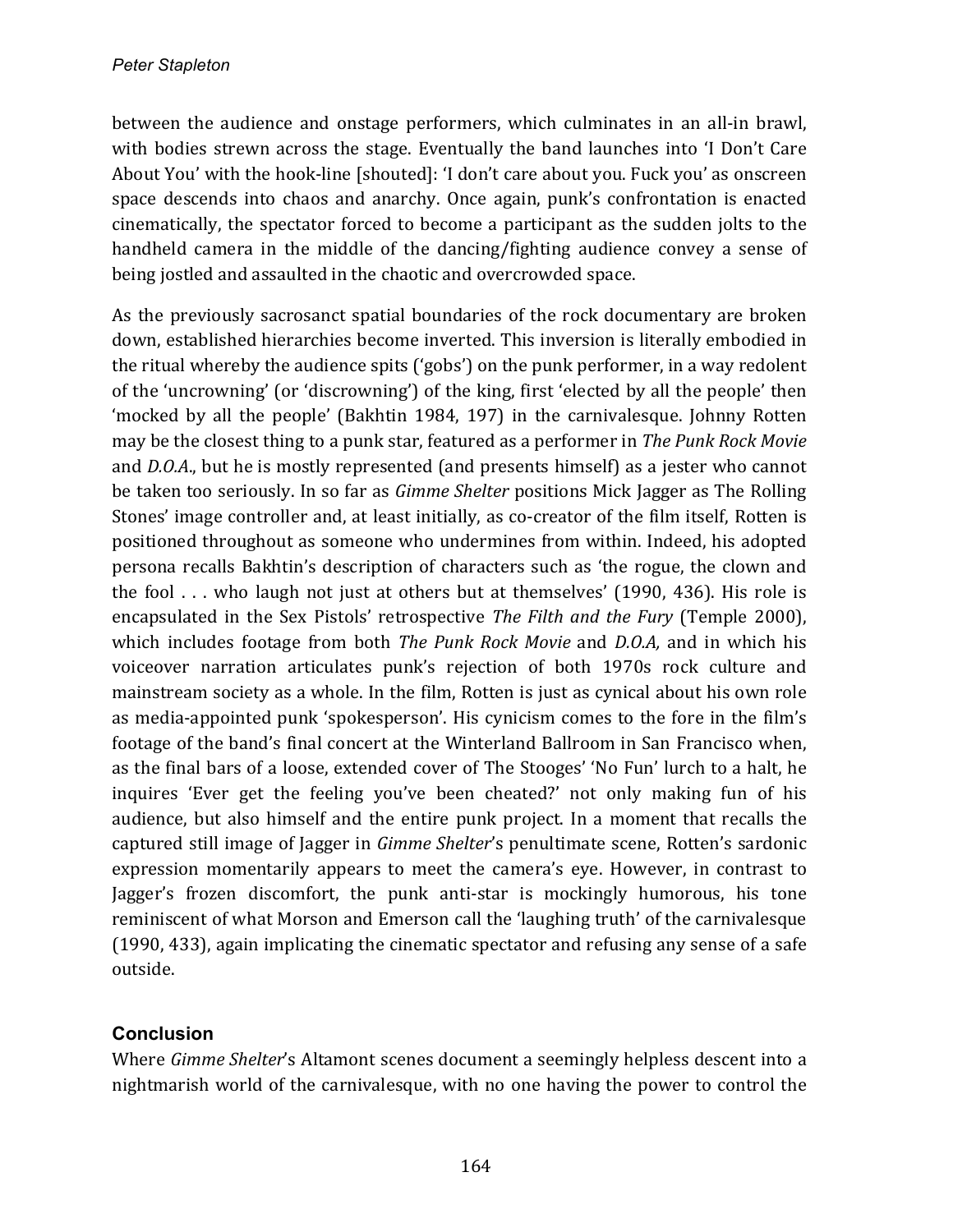events that transpire, late 1970s/early 1980s 'punkumentaries' such as *The Punk Rock Movie, D.O.A.: A Rite of Passage and The Decline of Western Civilization perversely and* intentionally invoke that carnivalesque world. They not only document punk's revolt against rock culture, but, through an aesthetic embrace of the anti-chronotopic and carnivalesque elements that had torn apart the 1960s counterculture's utopian dream in *Gimme Shelter*, they subvert and invert what had become the dominant chronotopes of the rock documentary. From their very first frames, the punkumentaries destabilise expectations of a normative, generic rock documentary time-space. Moreover, as an aesthetic and political expression of the very phenomenon they document: a punk ethos that is practiced on and through bodies, their subversion of the rock documentary takes on an explicitly embodied expression. In this respect, punk's confrontation is enacted cinematically, with a real sense that the mediation can cross the barrier of the screen and generate a bodily response in the spectator. The cinematic spectator trusts he/she will be viewing events from a safe outside, but, as in *Gimme Shelter's* Altamont scenes, any sense of safety is undermined. The punkumentaries refuse entry to their world except on condition of entering the punk carnivalesque and becoming subject to its chaotic spatio-temporality. Whether the spectator likes it or not, he/she is forced to become a participant.

### **Notes**

- 1. 1960s rockumentaries such as *Don't Look Back* and *Monterey Pop* (both D.A. Pennebaker), and *Gimme Shelter* (Albert Maysles and David Maysles) were made by filmmakers associated with the early phase of the direct cinema documentary movement.
- 2. Bakhtin emphasises that the grotesque body 'is not the body and its physiology in the modern sense of these words, because it is not individualized' (1984, p.19).
- 3. Punk's ambivalence about itself is also evidenced by group names such as The Slits and The Circle Jerks.
- 4. As in the carnivalesque, many punk performers are so-named because of their alleged physical characteristics e.g. Johnny Rotten's rotten teeth, Rat Scabies' 'ratlike' features.

## **References**

Bakhtin, Mikhail. 1984. *Rabelais and His World*. Translated by Helene Iswolsky, Bloomington: Indiana University Press.

Bakhtin, Mikhail. 1981. *The Dialogic Imagination*. Translated by Caryl Emerson and Michael Holquist, Austin: University of Texas Press.

Beattie, Keith. 2005. 'It's Not Only Rock and Roll: "Rockumentary," Direct Cinema, and Performative Display'. Australasian Journal of American Studies 24 (2): 21-41. http://www.jstor.org/stable/41053984

Clifton, Peter and Joe Massot. 1976. *The Song Remains the Same*. DVD. Burbank, CA: Warner Home Video, 2007.